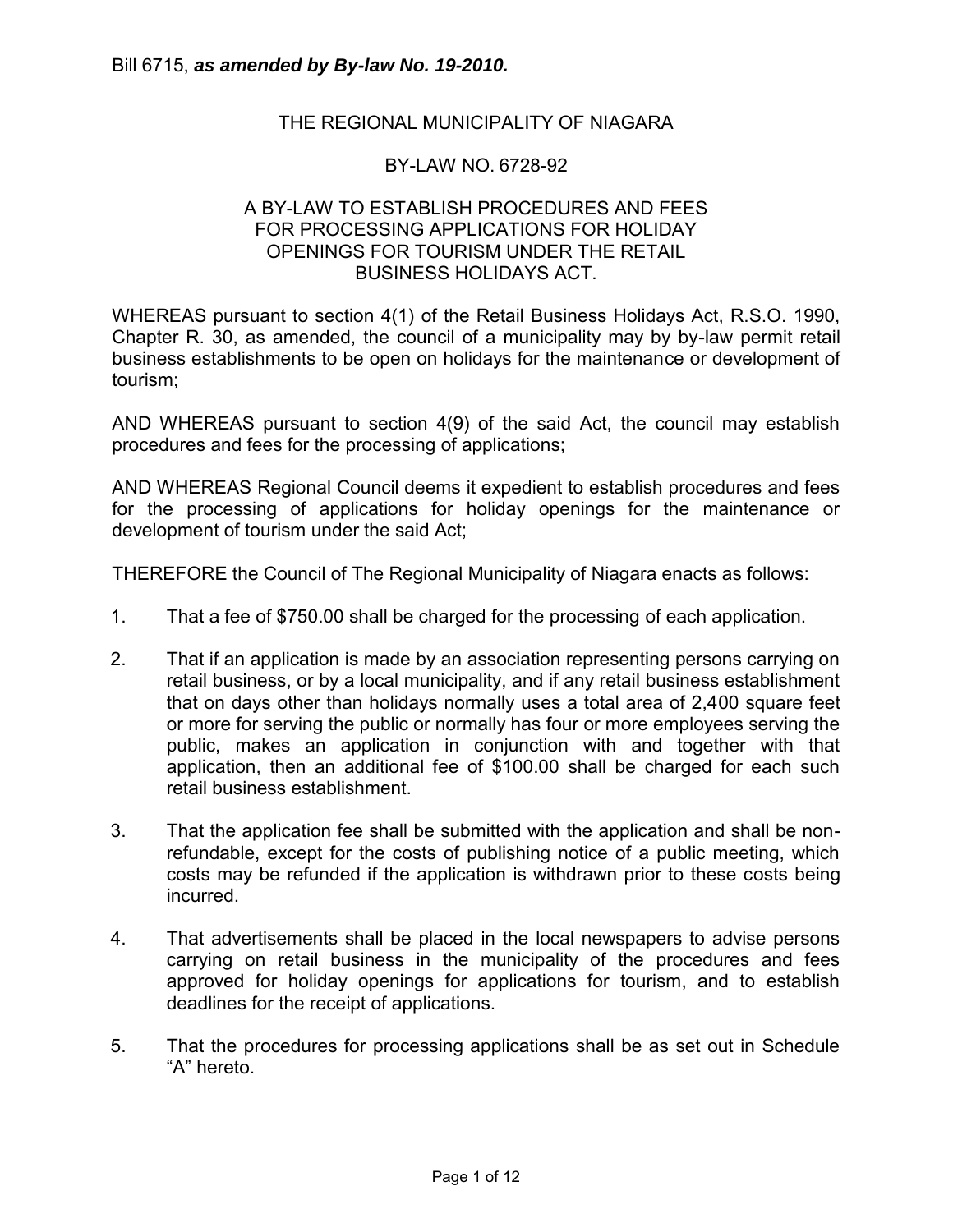# Bill 6715, *as amended by By-law No. 19-2010.*

6. That this by-law shall come into force and take effect on the day upon which it is passed.

THE REGIONAL MUNICIPALITY OF NIAGARA

*Original Signed By:* 

\_\_\_\_\_\_\_\_\_\_\_\_\_\_\_\_\_\_\_\_\_\_\_\_\_\_\_\_\_\_\_\_\_\_\_\_\_ Regional Chair, Brian E. Merrett

*Original Signed By:* 

\_\_\_\_\_\_\_\_\_\_\_\_\_\_\_\_\_\_\_\_\_\_\_\_\_\_\_\_\_\_\_\_\_\_\_\_\_ Regional Clerk, Carla Cavasin

Passed: May 7, 1992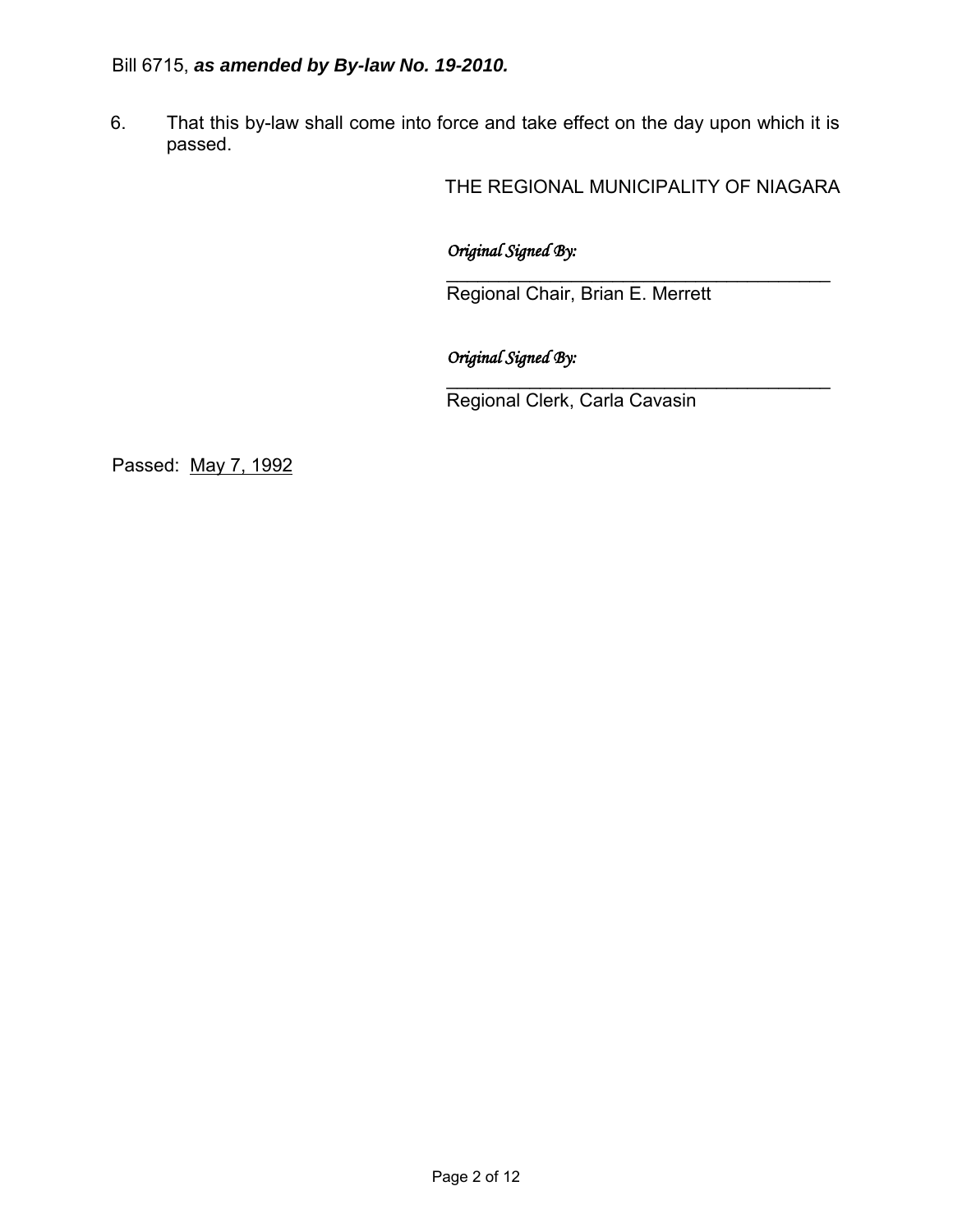## **SCHEDULE "A"**

### PROCEDURES

#### A. Instructions to Applicants

Upon receipt of a telephone or written enquiry, applicants will be sent an information package which will include the following:

- Bill 115
- Ontario Regulation 711/91 Tourism Criteria
- Background information provided by Ontario Ministry of Tourism and Recreation and Ministry of the Solicitor General i.e., summary of the Act, definitions of tourism attractions, telephone numbers to call for further information on common pause day legislation
- Application form (See Appendix A)

Applicants will be advised:

- 1. A non-refundable fee is required upon submission of an application.
- 2. The application will be scheduled on the next available public meeting date, if:
	- the applicant has completed their application providing all supporting material and documentation.
- 3. The area municipality in which the business establishment is located will be notified and asked for comment for inclusion at the respective public hearing.

#### B. Processing of Applications **(***as amended by By-law No. 19-2010)*

- 1. An applicant seeking permission for a retail business establishment to be open on any holiday pursuant to the Act shall submit to the Regional Clerk a duly executed application form, accompanied by a non-refundable fee and supporting documentation.
- 2. The Regional Clerk shall forward a copy of the application to the Solicitor for review and comment prior to the scheduling of a public meeting relating to the application.
- 3. The Regional Clerk shall forward a copy of the application to the Clerk of the area municipality to which the application applies with a request to forward their comments on to the Region for inclusion at the public meeting *to be held before the Integrated Community Planning Committee*.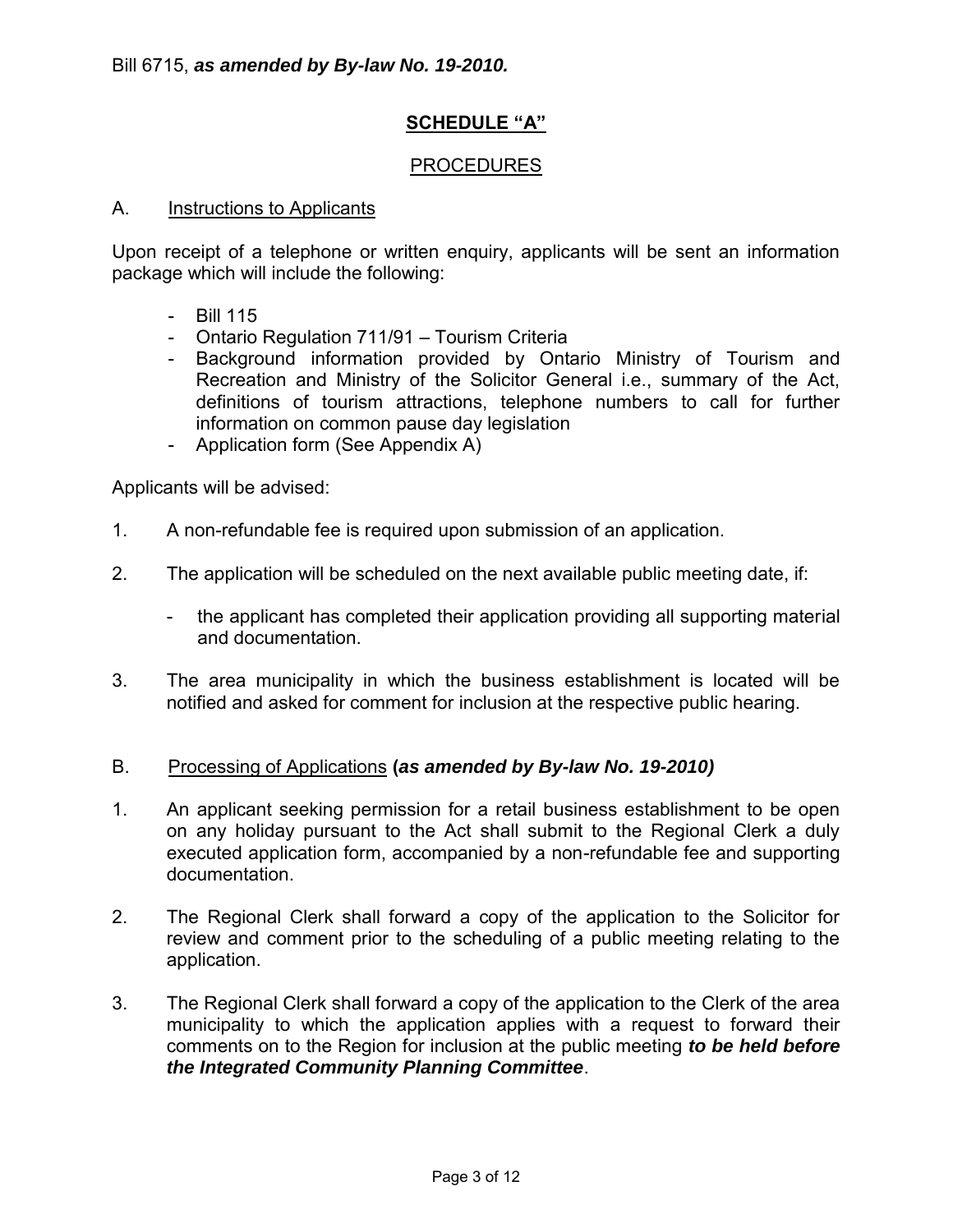- 4. Staff will prepare the necessary by-law and given notification of the public meeting and such notice shall be at least thirty days prior to the meeting.
- 5. *The public meeting before the Integrated Community Planning Committee (ICPC) will be held to allow any person who attends the opportunity to make representations in respect of the proposed by-law and to allow the ICPC to make a recommendation to Regional Council with respect to the proposed by-law.*
- 6. The by-law, if passed, will come into force 31 days after it is passed and not appealed.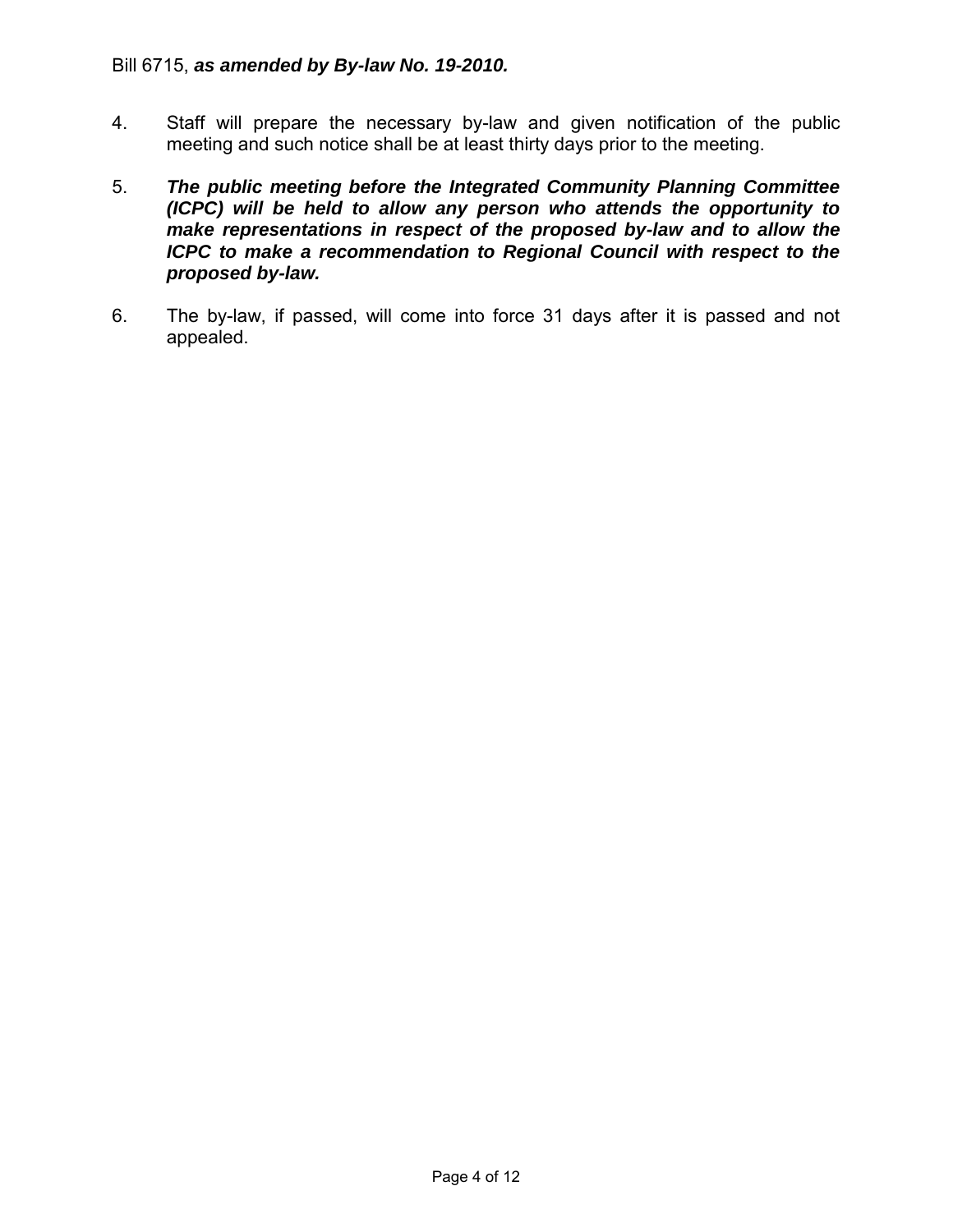#### Bill 6715, *as amended by By-law No. 19-2010.*

## THE REGIONAL MUNICIPALITY OF NIAGARA

### APPLICATION FOR TOURISM EXEMPTION

### RE HOLIDAY OPENINGS

\_\_\_\_\_\_\_\_\_\_\_\_\_\_\_\_\_\_\_\_\_\_\_\_\_\_\_\_\_\_\_\_\_\_\_\_\_\_

The undersigned hereby applies to the Council of the Regional Municipality of Niagara for an exempting by-law under subsection 4(1) of the Retail Business Holidays Act, R.S.O. 1990, Chapter R. 30.

If more than one person carrying on retail business is represented in this application, please list information for each on a separate page and attach to form.

Pursuant to the Regulations under the Act, an application relating to a retail business establishment that on days other than holidays normally uses a total area of 2,400 square feet or more for serving the public or normally has four or more employees serving the public shall be made only by that business establishment.

(PLEASE PRINT OR TYPE AND ADD EXTRA PAGES, IF NECESSARY)

## **PART 1 – APPLICANT INFORMATION**

- 1. Type of applicant (please check one):
	- $\Box$ one or more person carrying on retail business in the Regional Municipality of Niagara
	- ☐ an association, whether or not incorporated, representing persons carrying on retail business in the Regional Municipality of Niagara
	- $\Box$  a council of a local municipality
- 2. Name of Applicant:

Mailing Address of Applicant:

Telephone No. of Applicant: Fax No.: Fax No.:

Email Address of Applicant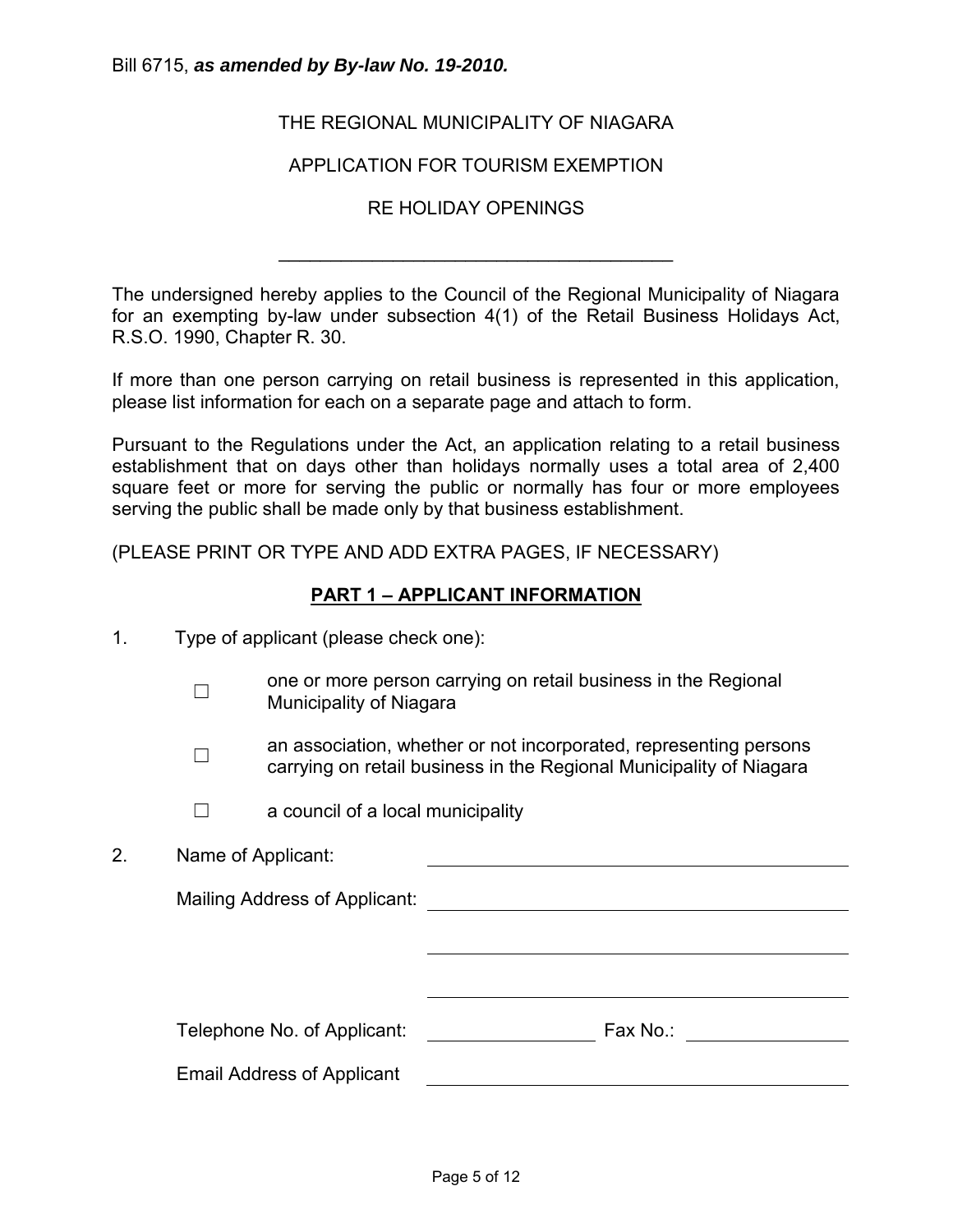| 3. | <b>Applicant's Authorized Agent</b><br>(to whom all correspondence<br>will be sent)                                                    |                                                                                                                                                                                                                               |
|----|----------------------------------------------------------------------------------------------------------------------------------------|-------------------------------------------------------------------------------------------------------------------------------------------------------------------------------------------------------------------------------|
|    | Mailing Address of Applicant:                                                                                                          | <u> 1980 - Johann Stoff, deutscher Stoffen und der Stoffen und der Stoffen und der Stoffen und der Stoffen und de</u>                                                                                                         |
|    |                                                                                                                                        |                                                                                                                                                                                                                               |
|    |                                                                                                                                        | the control of the control of the control of the control of the control of the control of the control of the control of the control of the control of the control of the control of the control of the control of the control |
|    | Telephone No. of Applicant:                                                                                                            |                                                                                                                                                                                                                               |
|    | <b>Email Address of Applicant</b>                                                                                                      |                                                                                                                                                                                                                               |
| 4. | <b>Location of Retail Business Establishment</b>                                                                                       |                                                                                                                                                                                                                               |
|    | <b>Municipal Address</b>                                                                                                               |                                                                                                                                                                                                                               |
|    |                                                                                                                                        |                                                                                                                                                                                                                               |
|    |                                                                                                                                        |                                                                                                                                                                                                                               |
| 5. | If you wish the exemption to apply to one or more classes of retail business<br>establishments, please define and specify the classes: |                                                                                                                                                                                                                               |
|    |                                                                                                                                        |                                                                                                                                                                                                                               |
|    |                                                                                                                                        |                                                                                                                                                                                                                               |
|    | Total No. of Sq. Ft. normally used for serving the public:                                                                             |                                                                                                                                                                                                                               |

Total No. of Employees normally serving the public: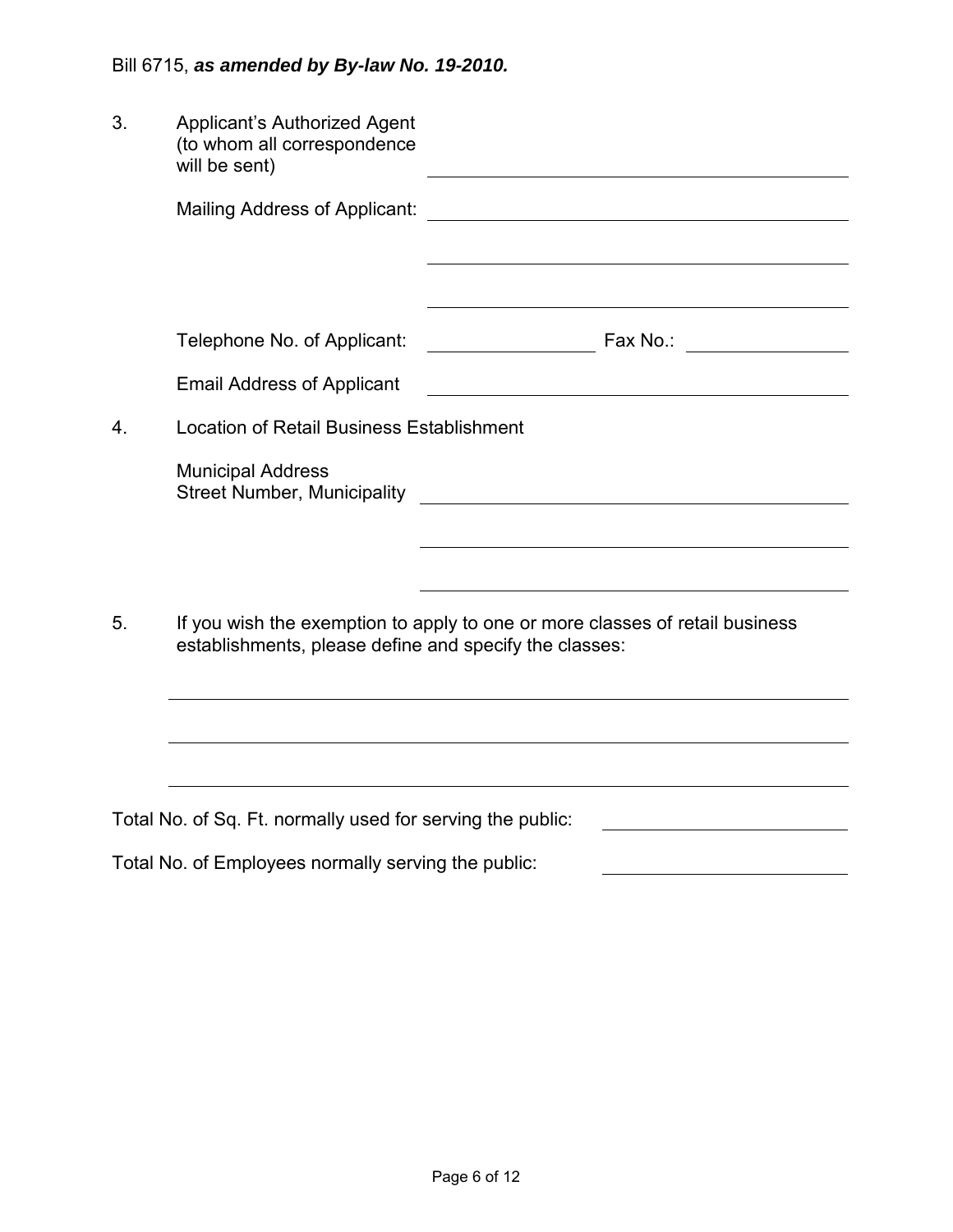# **PART II – TOURISM CRITERIA**

Tourist attractions are limited to:

- a) Natural attractions or outdoor recreational attractions;
- b) Historical attractions; and

c) Cultural, multi-cultural or educational attractions.

The two (2) kilometre restriction set out in the Regulations to the Act does not apply to a retail business establishment located in a local municipality within the Regional of Niagara, having a population of less than 50,000

1. Is business located within two kilometres of a tourist attraction? If yes, describe the nature of tourist attraction: Yes  $\Box$ No  $\Box$ 

2. Describe nature of direct association with the tourist attraction or reliance on tourists visiting the attraction for business on a holiday.

3. Where the application involves a business that on days other than holidays normally uses a total area of 2,400 square feet or more for serving the public, or normally has four or more employees serving the public, please outline the goods or services provided primarily to tourists.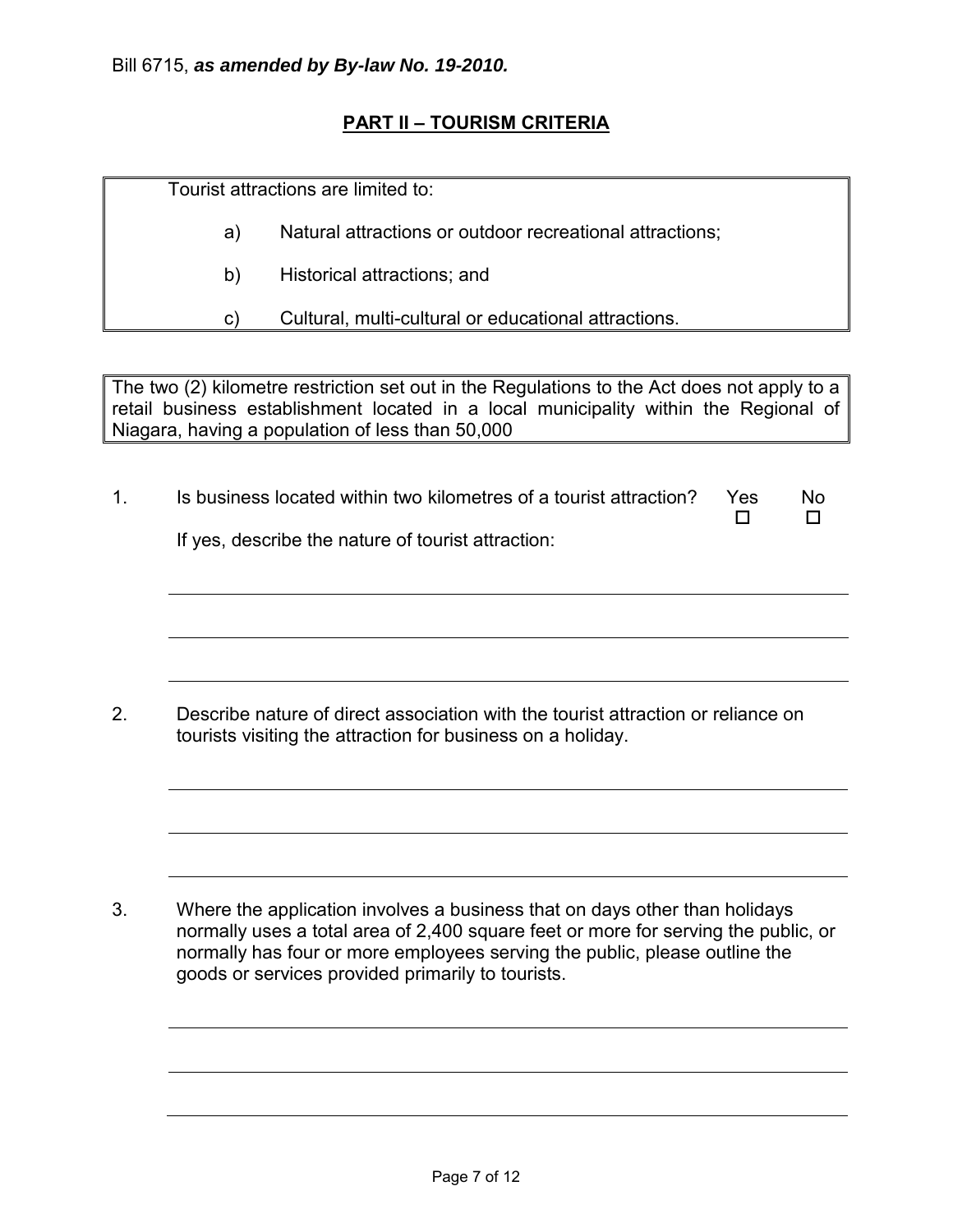| This section relates only to applications to grant exemptions on an area basis. |  |  |
|---------------------------------------------------------------------------------|--|--|
|                                                                                 |  |  |

| 4. | a)            | In what local municipality is it located?                                                                                                                                                                                                 |  |
|----|---------------|-------------------------------------------------------------------------------------------------------------------------------------------------------------------------------------------------------------------------------------------|--|
|    | b)            | Describe subject area (in words):                                                                                                                                                                                                         |  |
|    |               |                                                                                                                                                                                                                                           |  |
|    |               | (Please attach a map or sketch)                                                                                                                                                                                                           |  |
|    | $\mathsf{c})$ | How many businesses are included in this<br>application?                                                                                                                                                                                  |  |
|    | $\mathsf{d}$  | Are all the retail business establishments in the<br>described area within two kilometres of the<br>tourist attraction?                                                                                                                   |  |
|    | e)            | Does the area exceed that necessary to<br>encompass all of the retail business<br>establishments for which an exemption is<br>sought?                                                                                                     |  |
|    |               | If not, explain how it does not:                                                                                                                                                                                                          |  |
|    |               |                                                                                                                                                                                                                                           |  |
|    | f)            | How many of the businesses are directly<br>associated with the tourist attraction or rely on<br>tourists visiting the tourist attraction for business<br>on a holiday? (Regulations to the Act require at<br>least 25% of the businesses) |  |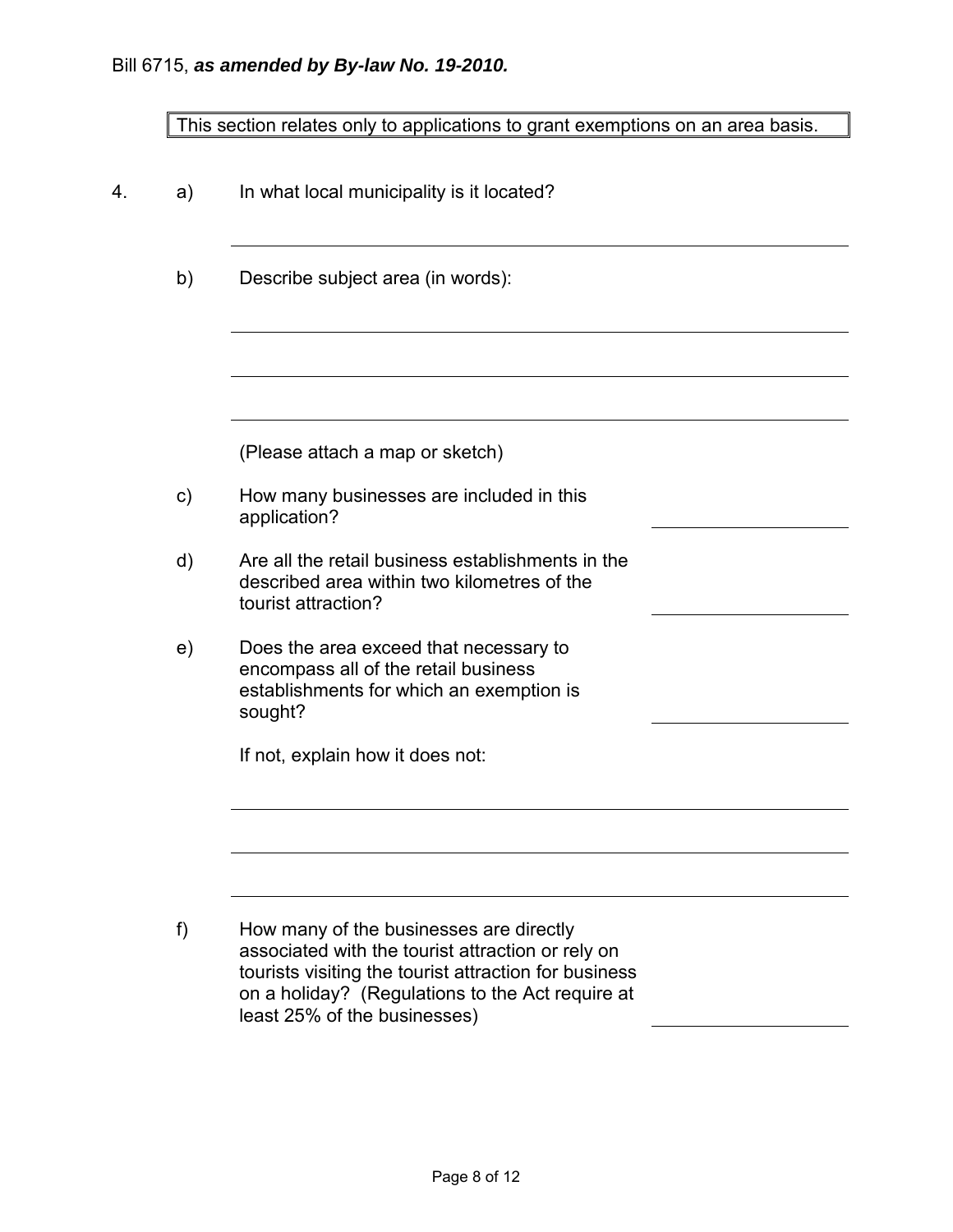#### Bill 6715, *as amended by By-law No. 19-2010.*

g) If application is submitted by an association, describe briefly the purpose of the association, the area and type of businesses it represents.

# **PART III - GENERAL**

1. Indicate which holidays, and which specific times or specific number of hours you wish to be open on those holidays:

2. Is request seasonal in nature, e.g. summer months only? If yes, what time period is sought?

3. What is the justification in relation to the seasonal nature, if any, of the tourist attraction, for the time period sought in the exemption?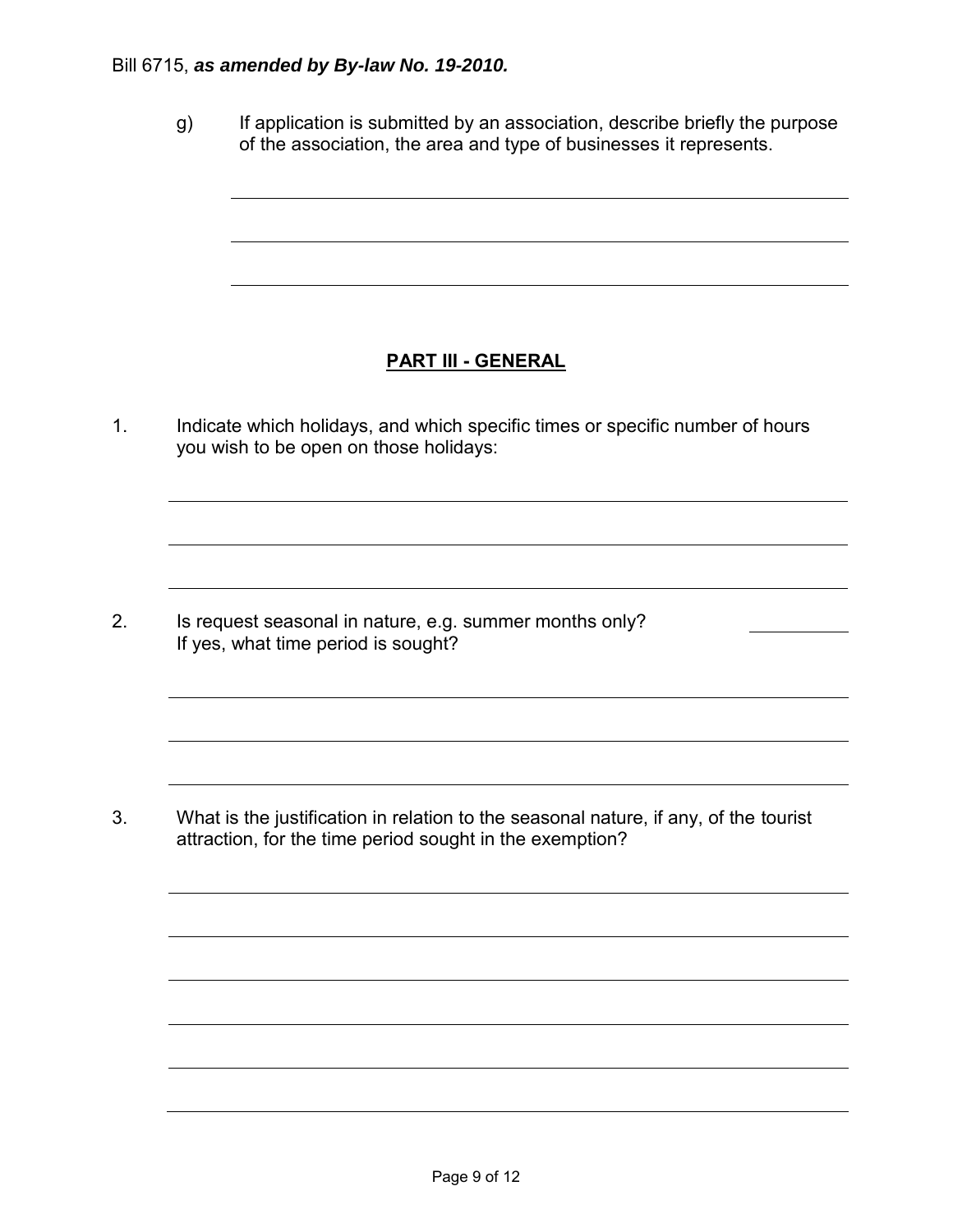4. Is request related to a special event?

NOTE: A retail business establishment may be exempted for up to five holidays a year during which a fair, festival or other special event (but not solely a parade) is being held in that municipality.

For what holidays is exemption being sought?

Describe special event, duration and time of year

5. Indicate how the exemption would, if granted, be for the maintenance or development of tourism and briefly identify other material submitted with this application that supports this conclusion:

6. What justification is there for the opening of the retail business establishment(s) on holidays in light of the principle, stated in the Retail Business Holidays Act, that holidays should be maintained as common pause days?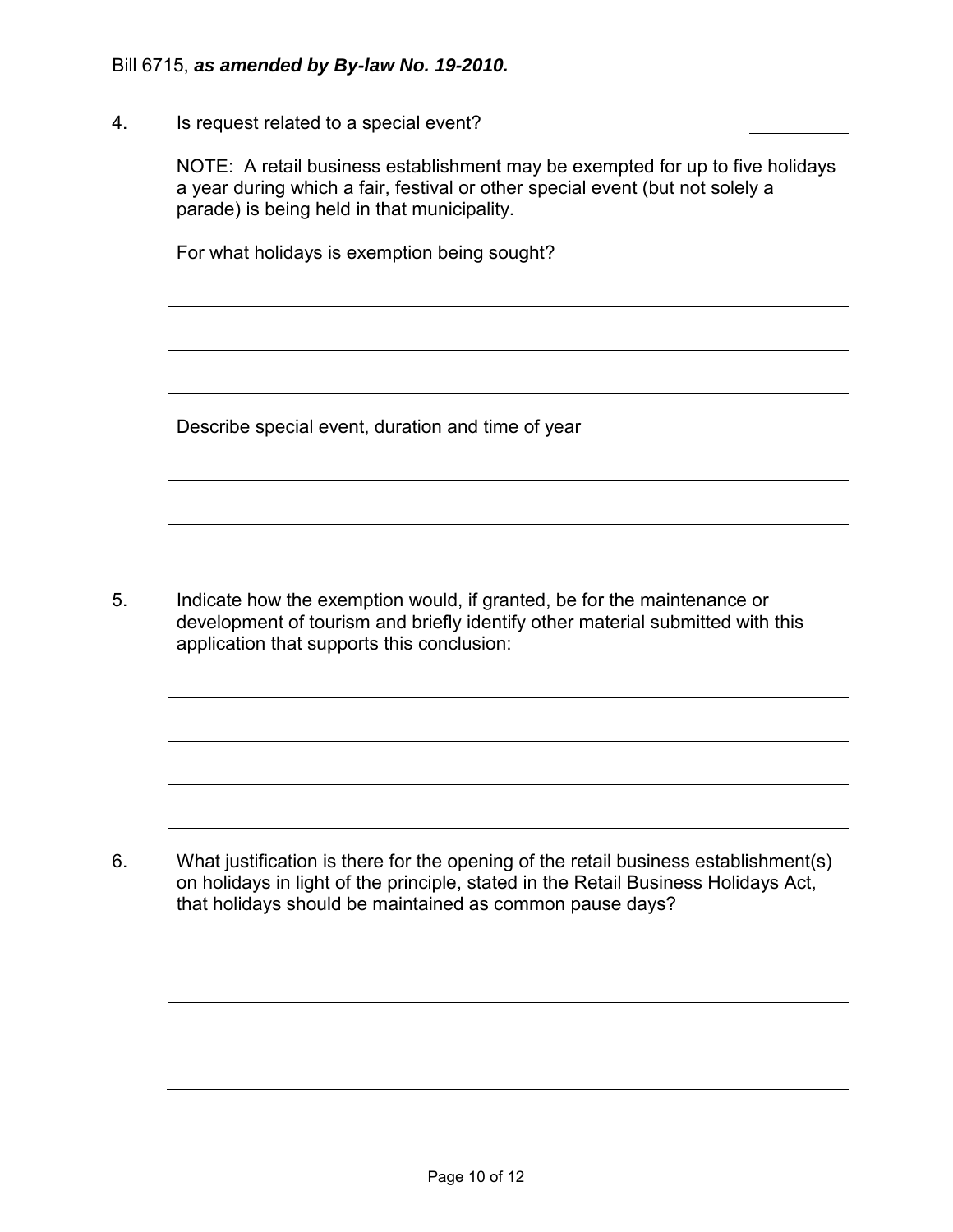# **EXECUTION BY APPLICANT**

| $\frac{1}{\text{name of Applicant}}$ , of the $\frac{1}{\text{City, Town, or Township}}$ of .                                       |        |                                                                                            | in the      |
|-------------------------------------------------------------------------------------------------------------------------------------|--------|--------------------------------------------------------------------------------------------|-------------|
| (Name of Applicant)                                                                                                                 |        | (Name of Municipality)<br>do solemnly declare that all of the statements contained in this |             |
| (Region, County, District, Single Tier)<br>application are true and I make this solemn declaration conscientiously, believing it to |        |                                                                                            |             |
| be true and knowing that it is of the same force and effect as if made under oath and by                                            |        |                                                                                            |             |
| virtue of the Canada Evidence Act.                                                                                                  |        |                                                                                            |             |
| Declared before me at the                                                                                                           |        |                                                                                            |             |
| (city, town, or municipality)                                                                                                       |        |                                                                                            |             |
| of                                                                                                                                  |        |                                                                                            |             |
| in the Province of Ontario,                                                                                                         |        |                                                                                            |             |
| this                                                                                                                                | day of |                                                                                            | (Applicant) |
| 20                                                                                                                                  |        |                                                                                            |             |
|                                                                                                                                     |        |                                                                                            |             |
|                                                                                                                                     |        |                                                                                            |             |
| A Commissioner, etc.                                                                                                                |        |                                                                                            |             |
| <b>APPOINTMENT OF AUTHORIZED AGENT</b>                                                                                              |        |                                                                                            |             |

I/We, Click here to enter text. hereby appoint Click here to enter text. of Click here to enter

text. to act as my/our authorized agent in this application.

| Witness: | Signed: |
|----------|---------|
|          |         |

Date: